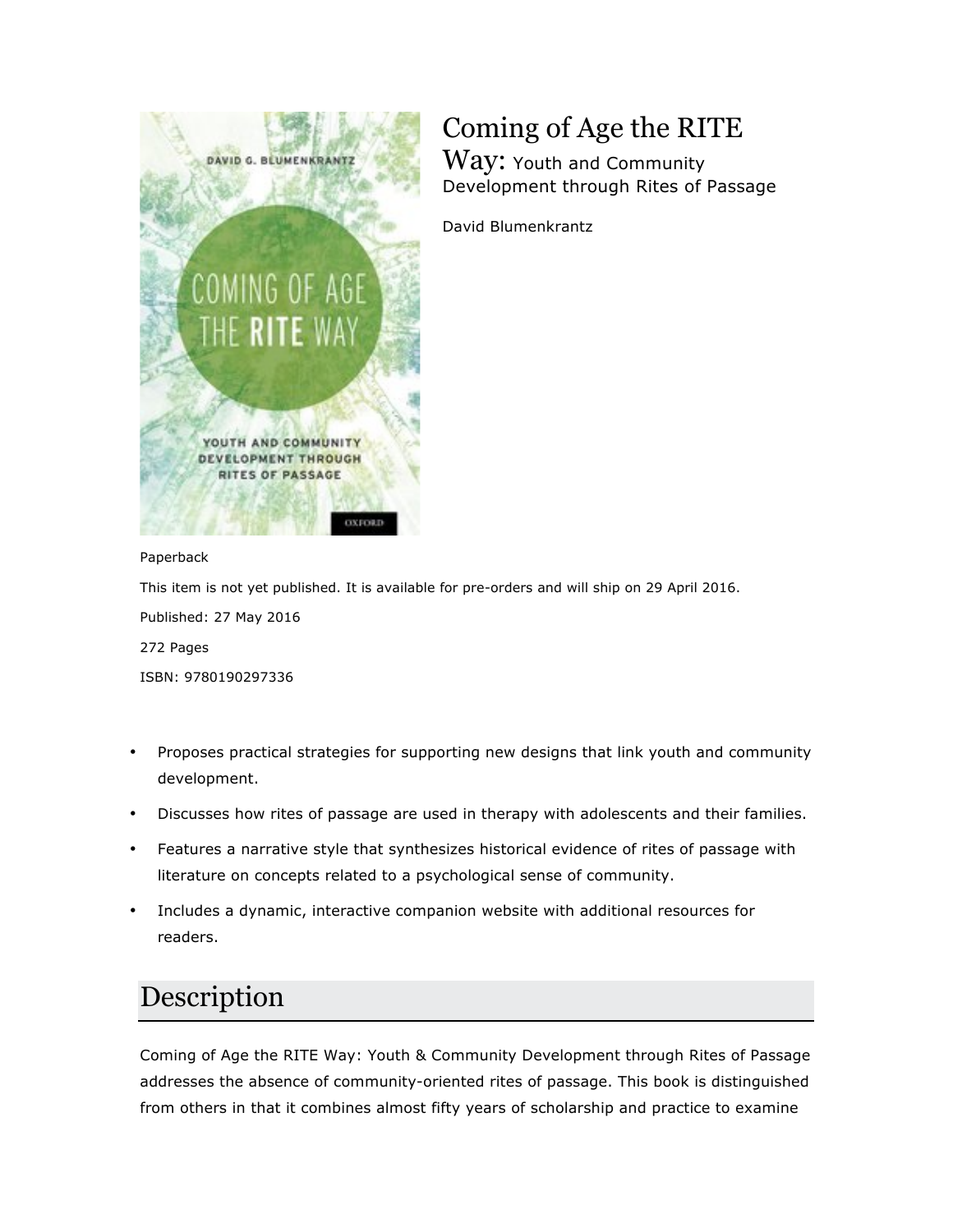the concepts of rites of passage and sense of community, as it exists in literature and life. It focuses on the reciprocal relationship between rites of passage and sense of community and ways for it to impact the development of children and the health and adaptability of their community.

This text raises and answers some of the most fundamental questions facing parents, schools and communities; How do we raise our children to be resilient, self-reliant, capable adults who are competent and with compassion that is manifested in civic engagement for social justice? The book sets forth guiding principles and clear methods for putting into practice a whole systems approach to youth development through rites of passage. The approach involves connecting and enhancing environments and building competencies, which promote the positive development of children and youth in their families, in their schools, among their peers in their community and with a strong connection to the natural world. It provides extensive narratives and case studies to illustrate how a framework of rites of passage is used to weave a common language throughout the community and links techniques for youth development with prevention, identification, intervention, and treatment and strengthens the fabric of community support.

#### Table of Contents

- 1. Let Me Tell You A Story Introduction
- 2. "Whaddaya Read? Whaddaya Know?" An Invitation to Share Stories
- 3. The First Story My Creation Myth
- 4. The Trinity of Inquiry: Rites of Passage and Our Quest for Community
- 5. The Meaning of Community: Symbols of Initiation Reciprocity
- 6. On Rites of Passage: Symbols of Initiation
- 7. Ritual Form Design Elements
- 8. Which Write, Wright, Rite is Right? Knowing Your Rites from Your Rights
- 9. It's a Long Journey to a Ritual
- 10. Something Happened: Stories to Dream By

11. Making Something Happen: Community Institutions as Places for Initiation and Rites of Passage

12. End Notes: Reflection of a Public Artist: A Call to Inquiry & Action